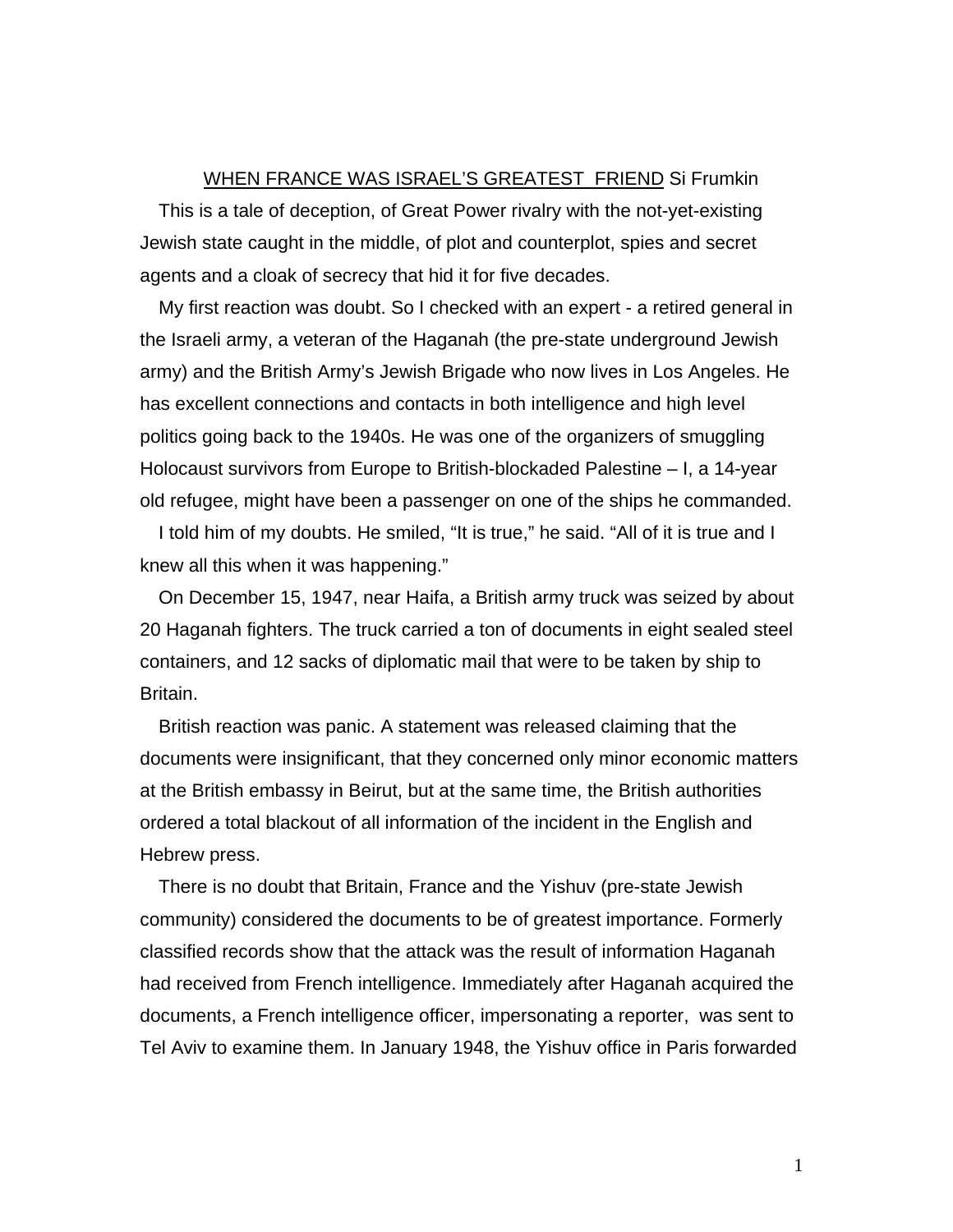a request by France that the captured documents be immediately transferred to Paris rather than to the French consulate in Jerusalem.

The truck load seizure of secret documents was just one of the many examples of collaboration between France and the Yishuv. It involved not only the clandestine immigration of Jews and smuggling of weapons through France, but also an ongoing struggle against British Middle East policies and the French decision to support the Jews against the Arabs and their British patrons. .

The origins of the cooperation can be traced back to a 1945 letter to French President Charles de Gaulle by General Paul Beyner, head of the French Missions to Syria and Lebanon. It commented on Britain's secret plan to establish a Greater Syria by unifying Syria, Transjordan, Lebanon and Palestine in a single British-controlled political entity.

 Beynet urged France to support the Jews in creating an independent Jewish state and oppose Britain in its pro-Arab policy calculated to minimize French influence. The French representative in Jerusalem was ordered to work for future cooperation and, as a result, Ben-Gurion and French officials met in Paris and formalized the sharing of intelligence between France and the Yishuv.

French intelligence had effective intelligence sources in Beirut's British embassy that gave France access to classified information from London and the Foreign Affairs minister in Cairo. The Embassy also housed three separate intelligence agencies that collected reports from British agents throughout the Middle East including names and code names of British agents, receipts for large bribes from Britain to Arab leaders and Arab pledges of cooperation with Britain. All of this secret British information was obtained by the French intelligence service and, according to notes in Ben-Gurion's diary, was shared with the Haganah. Thus, the Yishuv was aware that Britain intended to continue its White Paper policy that drastically limited Jewish immigration.

In August 1945, when Charles de Gaulle visited the U.S., he was warmly received by Jewish organizations. There is evidence that, during his visit, de

2